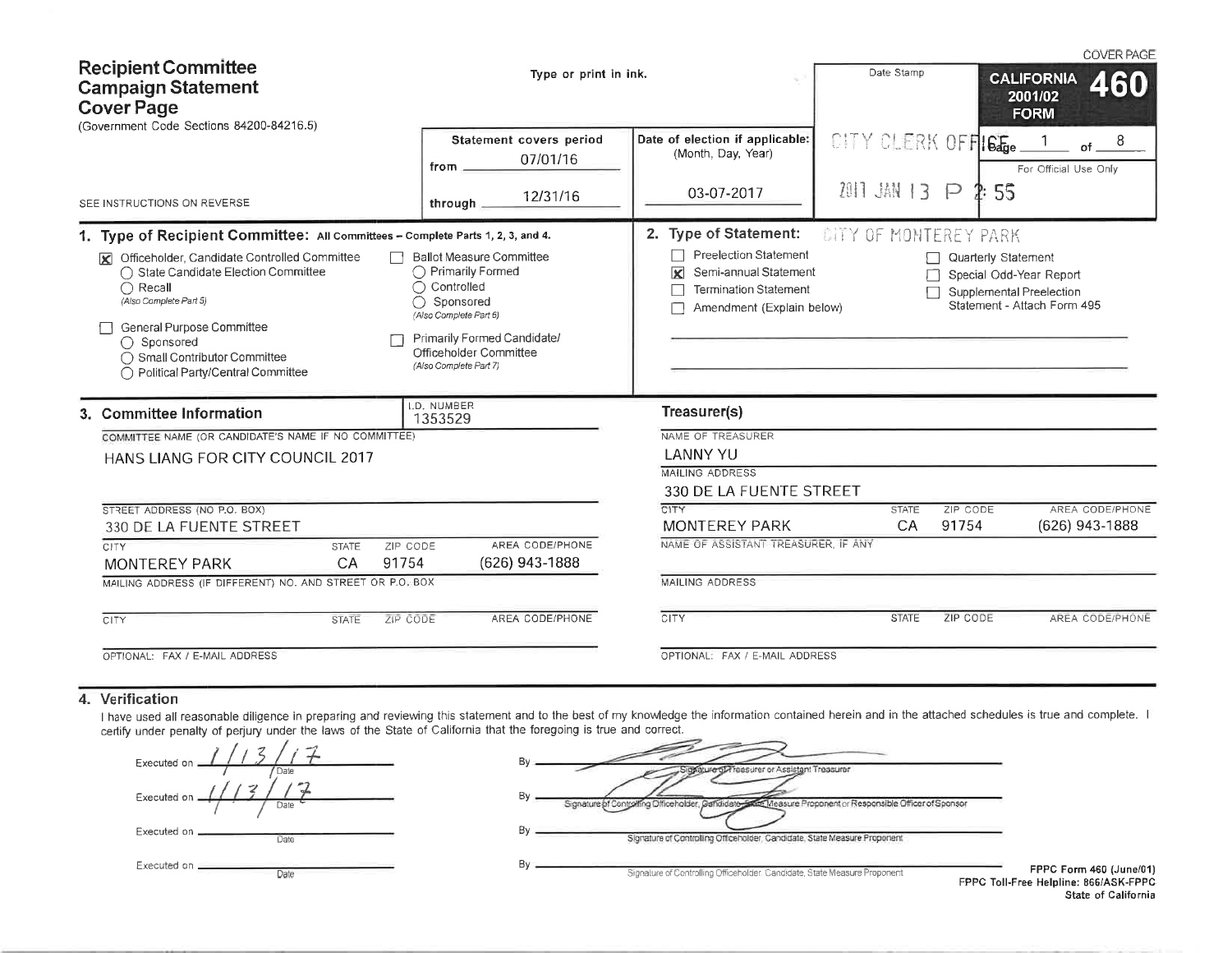## **Recipient Committee Campaign Statement** Cover Page - Part 2

# COVER PAGE - PART 2

| <b>CALIFORNIA</b> | <b>FORM</b> |    | 460 |
|-------------------|-------------|----|-----|
| Page              |             | nf | Զ   |

#### 5. Officeholder or Candidate Controlled Committee

| NAME OF OFFICEHOLDER OR CANDIDATE |  |  |  |  |  |  |
|-----------------------------------|--|--|--|--|--|--|
|-----------------------------------|--|--|--|--|--|--|

#### **HANS LIANG**

| OFFICE SOUGHT OR HELD (INCLUDE LOCATION AND DISTRICT NUMBER IF APPLICABLE) |  |  |
|----------------------------------------------------------------------------|--|--|
|                                                                            |  |  |

| MONTEREY PARK CITY COUNCIL MEMBER                  |              |     |
|----------------------------------------------------|--------------|-----|
| RESIDENTIAL/BUSINESS ADDRESS (NO. AND STREET) CITY | <b>STATE</b> | 71P |

330 DE LA FUENTE STREET, MONTEREY PARK, CA 91754

Related Committees Not Included in this Statement: List any committees not included in this statement that are controlled by you or are primarily formed to receive contributions or make expenditures on behalf of your candidacy.

| COMMITTEE NAME        |                              |          | I.D. NUMBER |                       |
|-----------------------|------------------------------|----------|-------------|-----------------------|
|                       |                              |          |             |                       |
| NAME OF TREASURER     |                              |          |             | CONTROLLED COMMITTEE? |
|                       |                              |          | <b>YES</b>  | NO.                   |
| COMMITTEE ADDRESS     | STREET ADDRESS (NO P.O. BOX) |          |             |                       |
|                       |                              |          |             |                       |
| <b>CITY</b>           | <b>STATE</b>                 | ZIP CODE |             | AREA CODE/PHONE       |
|                       |                              |          |             |                       |
| <b>COMMITTEE NAME</b> |                              |          | I.D. NUMBER |                       |
|                       |                              |          |             |                       |
|                       |                              |          |             |                       |
| NAME OF TREASURER     |                              |          |             | CONTROLLED COMMITTEE? |
|                       |                              |          | <b>YES</b>  | NO.                   |
| COMMITTEE ADDRESS     | STREET ADDRESS (NO P.O. BOX) |          |             |                       |
|                       |                              |          |             |                       |
| CITY                  | <b>STATE</b>                 | ZIP CODE |             | AREA CODE/PHONE       |

#### 6. Ballot Measure Committee

NAME OF BALLOT MEASURE

| BALLOT NO, OR LETTER | <b>JURISDICTION</b> | SUPPORT<br>OPPOSE |
|----------------------|---------------------|-------------------|
|                      |                     |                   |

Identify the controlling officeholder, candidate, or state measure proponent, if any.

NAME OF OFFICEHOLDER, CANDIDATE, OR PROPONENT

| OFFICE SOUGHT OR HELD | <b>DISTRICT NO. IF ANY</b> |
|-----------------------|----------------------------|
|                       |                            |

#### 7. Primarily Formed Committee List names of officeholder(s) or candidate(s) for which this committee is primarily formed.

| NAME OF OFFICEHOLDER OR CANDIDATE | OFFICE SOUGHT OR HELD | <b>SUPPORT</b><br>OPPOSE |
|-----------------------------------|-----------------------|--------------------------|
| NAME OF OFFICEHOLDER OR CANDIDATE | OFFICE SOUGHT OR HELD | <b>SUPPORT</b><br>OPPOSE |
| NAME OF OFFICEHOLDER OR CANDIDATE | OFFICE SOUGHT OR HELD | <b>SUPPORT</b><br>OPPOSE |
| NAME OF OFFICEHOLDER OR CANDIDATE | OFFICE SOUGHT OR HELD | SUPPORT<br>OPPOSE        |

Attach continuation sheets if necessary

FPPC Form 460 (June/01) FPPC Toll-Free Helpline: 866/ASK-FPPC State of California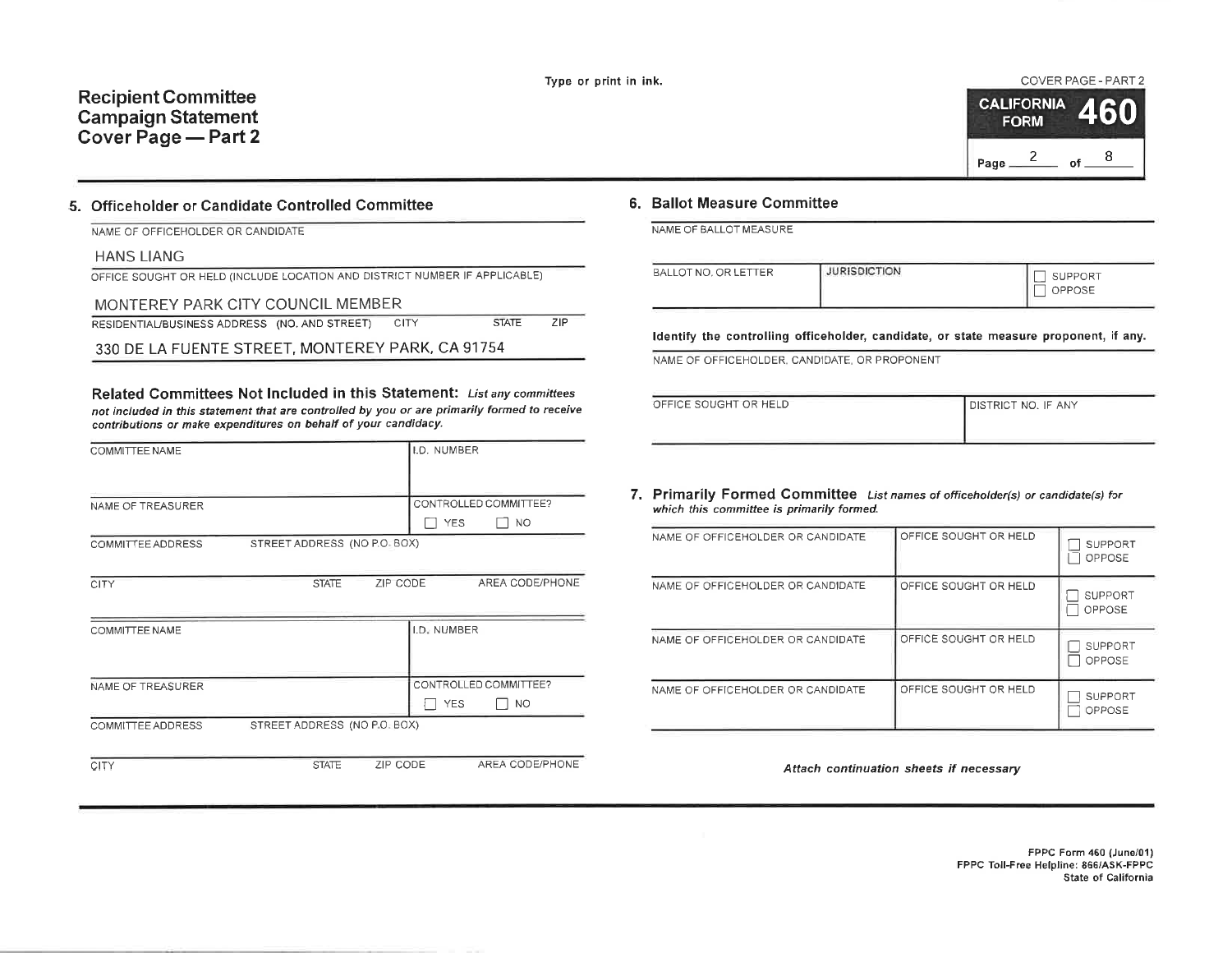| <b>Campaign Disclosure Statement</b><br><b>Summary Page</b>                                                                                                                                                                                                                               | Type or print in ink.<br>Amounts may be rounded<br>to whole dollars.                                              |                                                                                                                                                                                                                                                                                                                                                                                             | Statement covers period<br>07/01/16<br>from $-$                                                                                                 | <b>SUMMARY PAGE</b><br><b>CALIFORNIA</b><br>460<br><b>FORM</b>                                                                                         |
|-------------------------------------------------------------------------------------------------------------------------------------------------------------------------------------------------------------------------------------------------------------------------------------------|-------------------------------------------------------------------------------------------------------------------|---------------------------------------------------------------------------------------------------------------------------------------------------------------------------------------------------------------------------------------------------------------------------------------------------------------------------------------------------------------------------------------------|-------------------------------------------------------------------------------------------------------------------------------------------------|--------------------------------------------------------------------------------------------------------------------------------------------------------|
| SEE INSTRUCTIONS ON REVERSE<br>NAME OF FILER<br>HANS LIANG FOR CITY COUNCIL 2017                                                                                                                                                                                                          |                                                                                                                   |                                                                                                                                                                                                                                                                                                                                                                                             | 12-31-16<br>through,                                                                                                                            | Page $\frac{3}{2}$ of $\frac{8}{2}$<br>I.D. NUMBER<br>1353529                                                                                          |
| <b>Contributions Received</b><br>3.<br>TOTAL CONTRIBUTIONS RECEIVED  Add Lines 3 + 4 \$<br>5.                                                                                                                                                                                             | Column A<br>TOTAL THIS PERIOD<br>(FROM ATTACHED SCHEDULES)<br>$^{\circ}$<br>production and control of the control | Column B<br>CALENDAR YEAR<br>TOTAL TO DATE<br>$s \sim$<br>$\sim$<br>$0 \qquad \qquad \text{S}$                                                                                                                                                                                                                                                                                              | <b>General Elections</b><br>0<br>$\overline{0}$<br>$\Omega$<br>20. Contributions<br>Received<br>$\overline{0}$<br>21. Expenditures<br>0<br>Made | <b>Calendar Year Summary for Candidates</b><br>Running in Both the State Primary and<br>1/1 through 6/30<br>7/1 to Date<br>$s \sim$ $s \sim$           |
| <b>Expenditures Made</b><br>9. Accrued Expenses (Unpaid Bills)  Schedule F, Line 3                                                                                                                                                                                                        | 6193<br>$\Omega$<br>6193<br>$\Omega$<br>$\mathbf 0$<br>6193                                                       | 9422<br>9422<br>$\mathbf{\hat{S}}$<br>9422<br>\$.                                                                                                                                                                                                                                                                                                                                           | <b>Candidates</b><br>0<br>$\mathbf{0}$<br>Date of Election<br>(mm/dd/yy)<br>0                                                                   | <b>Expenditure Limit Summary for State</b><br>22. Cumulative Expenditures Made*<br>(If Subject to Voluntary Expenditure Limit)<br><b>Total to Date</b> |
| <b>Current Cash Statement</b><br>12. Beginning Cash Balance  Previous Summary Page, Line 16 \$<br>16. ENDING CASH BALANCE  Add Lines 12 + 13 + 14, then subtract Line 15 \$<br>If this is a termination statement. Line 16 must be zero.<br><b>Cash Equivalents and Outstanding Debts</b> | 19575<br>$\Omega$<br>$\Omega$<br>6193<br>13382<br>0<br>0<br>- S<br>0                                              | To calculate Column B, add<br>amounts in Column A to the<br>corresponding amounts<br>from Column B of your last<br>report. Some amounts in<br>Column A may be negative<br>figures that should be<br>subtracted from previous<br>period amounts. If this is<br>the first report being filed<br>for this calendar year, only<br>carry over the amounts<br>from Lines 2, 7, and 9 (if<br>any). | different from amounts reported in Column B.                                                                                                    | $\sim$<br>s<br>s<br>*Since January 1, 2001. Amounts in this section may be<br>FPPC Form 460 (June/01)<br>FPPC Toll-Free Helpline: 866/ASK-FPPC         |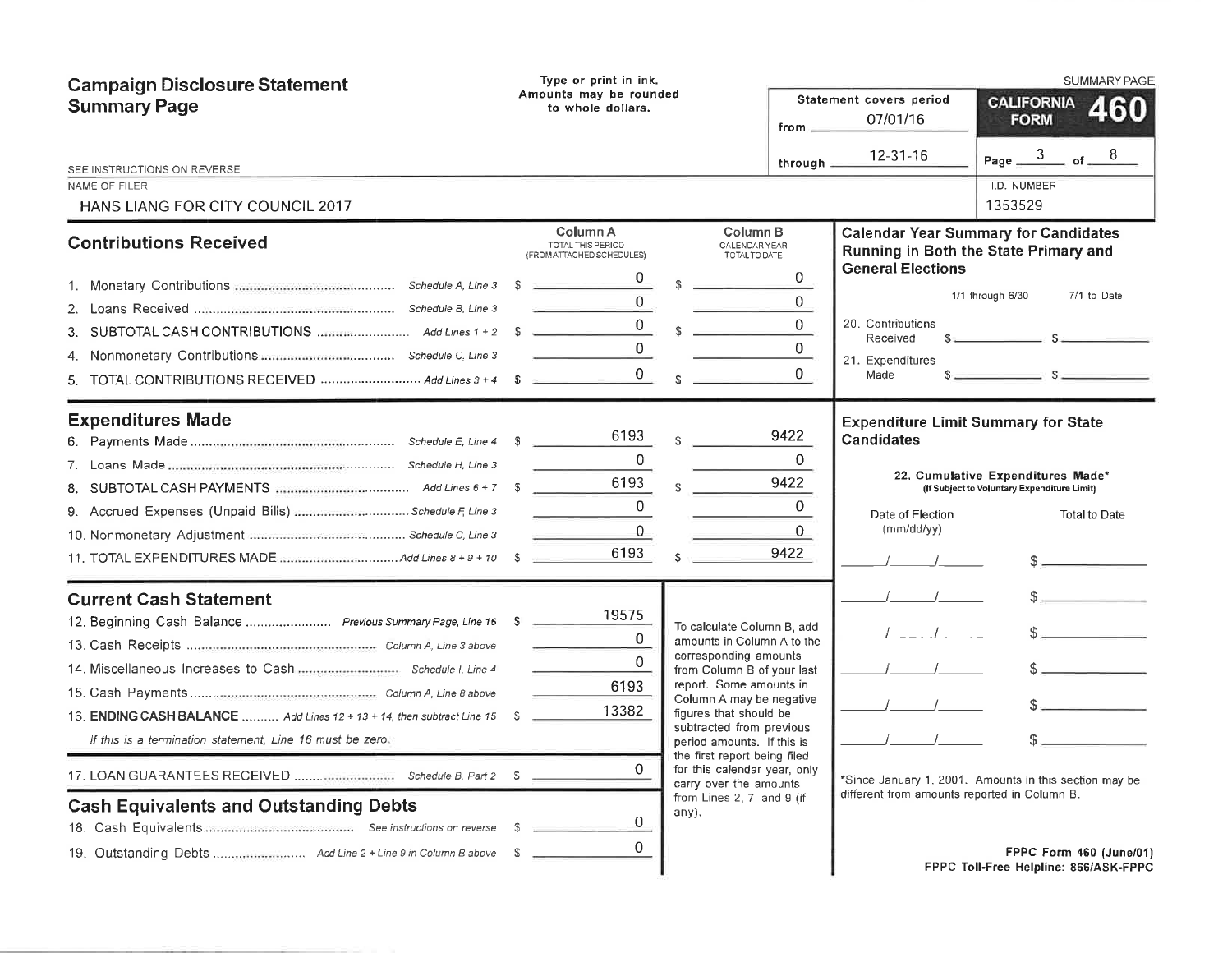|                                                                                                                                                                                                                                                                                                                               |                                                                                                     | Type or print in ink.                                                   |                                                        |                                                  |                                                                           |                                               |                                             | <b>SCHEDULE B - PART 1</b>                                       |  |
|-------------------------------------------------------------------------------------------------------------------------------------------------------------------------------------------------------------------------------------------------------------------------------------------------------------------------------|-----------------------------------------------------------------------------------------------------|-------------------------------------------------------------------------|--------------------------------------------------------|--------------------------------------------------|---------------------------------------------------------------------------|-----------------------------------------------|---------------------------------------------|------------------------------------------------------------------|--|
| Schedule B-Part 1<br><b>Loans Received</b>                                                                                                                                                                                                                                                                                    | Statement covers period<br>Amounts may be rounded<br>to whole dollars.<br>$from \_\_\_\_\_\_\_\_$   |                                                                         |                                                        |                                                  |                                                                           |                                               | <b>CALIFORNIA</b><br>460<br><b>FORM</b>     |                                                                  |  |
| SEE INSTRUCTIONS ON REVERSE                                                                                                                                                                                                                                                                                                   |                                                                                                     |                                                                         |                                                        |                                                  | through $\equiv$                                                          |                                               | Page $\frac{4}{1}$                          | -8<br>$of$ $-$                                                   |  |
| NAME OF FILER                                                                                                                                                                                                                                                                                                                 |                                                                                                     |                                                                         |                                                        |                                                  |                                                                           |                                               | I.D. NUMBER                                 |                                                                  |  |
|                                                                                                                                                                                                                                                                                                                               |                                                                                                     |                                                                         |                                                        |                                                  |                                                                           |                                               |                                             |                                                                  |  |
| FULL NAME, STREET ADDRESS AND ZIP CODE<br>OF LENDER<br>(IF COMMITTEE, ALSO ENTER I D. NUMBER)                                                                                                                                                                                                                                 | IF AN INDIVIDUAL, ENTER<br>OCCUPATION AND EMPLOYER<br>(IF SELF-EMPLOYED, ENTER<br>NAME OF BUSINESS) | (a)<br>OUTSTANDING<br><b>BALANCE</b><br><b>BEGINNING THIS</b><br>PERIOD | (b)<br><b>AMOUNT</b><br>RECEIVED THIS<br><b>PERIOD</b> | (c)<br>AMOUNT PAID<br>OR FORGIVEN<br>THIS PERIOD | (d)<br>OUTSTANDING<br><b>BALANCE AT</b><br><b>CLOSE OF THIS</b><br>PERIOD | (e)<br><b>INTEREST</b><br>PAID THIS<br>PERIOD | (f)<br>ORIGINAL<br>AMOUNT OF<br><b>LOAN</b> | (q)<br>CUMULATIVE<br>CONTRIBUTIONS<br>TO DATE                    |  |
| <b>HANS LIANG</b><br>330 DE LA FUENTE STREET<br>MONTEREY PARK, CA 91754                                                                                                                                                                                                                                                       | DEPUTY PROBATION<br><b>OFFICER</b><br><b>LA COUNTY</b><br>PROBATION DEPT.                           | 18000<br>$S =$                                                          |                                                        | $\Box$ PAID<br>FORGIVEN                          | 0<br>18000<br>0                                                           | 0<br>RATE                                     | 45000<br>02/03/13                           | CALENDAR YEAR<br>0<br>PER ELECTION**                             |  |
| $\Box$ COM $\Box$ OTH $\Box$ PTY $\Box$ SCC<br>$T_{\mathbf{X}}$ IND                                                                                                                                                                                                                                                           |                                                                                                     |                                                                         |                                                        |                                                  | DATE DUE                                                                  |                                               | DATE INCURRED                               |                                                                  |  |
| $\Box$ COM $\Box$ OTH $\Box$ PTY $\Box$ SCC<br>$^{\dagger}$ $\Box$ IND                                                                                                                                                                                                                                                        |                                                                                                     |                                                                         | 0                                                      | $\Box$ PAID<br>$\Box$ FORGIVEN                   | DATE DUE                                                                  | -%<br><b>RATE</b>                             | DATE INCURRED                               | CALENDAR YEAR<br>PER ELECTION **                                 |  |
|                                                                                                                                                                                                                                                                                                                               |                                                                                                     |                                                                         |                                                        | $\Box$ PAID<br>$\Box$ FORGIVEN                   |                                                                           | RATE                                          |                                             | CALENDAR YEAR<br>PER ELECTION**                                  |  |
| $\Box$ COM $\Box$ OTH $\Box$ PTY $\Box$ SCC<br>$T \Box$ IND                                                                                                                                                                                                                                                                   |                                                                                                     |                                                                         |                                                        |                                                  | DATE DUE                                                                  |                                               | DATE INCURRED                               |                                                                  |  |
|                                                                                                                                                                                                                                                                                                                               |                                                                                                     | <b>SUBTOTALS \$</b>                                                     | $0$ \$                                                 |                                                  | 0 <sup>5</sup><br>18000 \$                                                | $\mathbf 0$                                   |                                             |                                                                  |  |
| <b>Schedule B Summary</b>                                                                                                                                                                                                                                                                                                     |                                                                                                     |                                                                         |                                                        |                                                  |                                                                           | (Enter (e) on<br>Schedule E, Line 3)          |                                             |                                                                  |  |
| 0<br>*Amounts forgiven or paid by<br>(Total Column (b) plus unitemized loans less than \$100.)<br>another party also must be<br>reported on Schedule A.<br>0<br>** If required.<br>(Total Column (c) plus loans under \$100 paid or forgiven.)<br>(Include loans paid by a third party that are also itemized on Schedule A.) |                                                                                                     |                                                                         |                                                        |                                                  |                                                                           |                                               |                                             |                                                                  |  |
| Enter the net here and on the Summary Page, Column A, Line 2.                                                                                                                                                                                                                                                                 |                                                                                                     |                                                                         |                                                        |                                                  | 0<br>(May be a negative number)                                           |                                               |                                             |                                                                  |  |
| <sup>†</sup> Contributor Codes<br>COM - Recipient Committee (other than PTY or SCC)<br>IND-Individual                                                                                                                                                                                                                         | $OTH - Other$                                                                                       |                                                                         | PTY-Political Party                                    |                                                  | SCC - Small Contributor Committee                                         |                                               |                                             | FPPC Form 460 (June/01)<br>FPPC Toll-Free Helpline: 866/ASK-FPPC |  |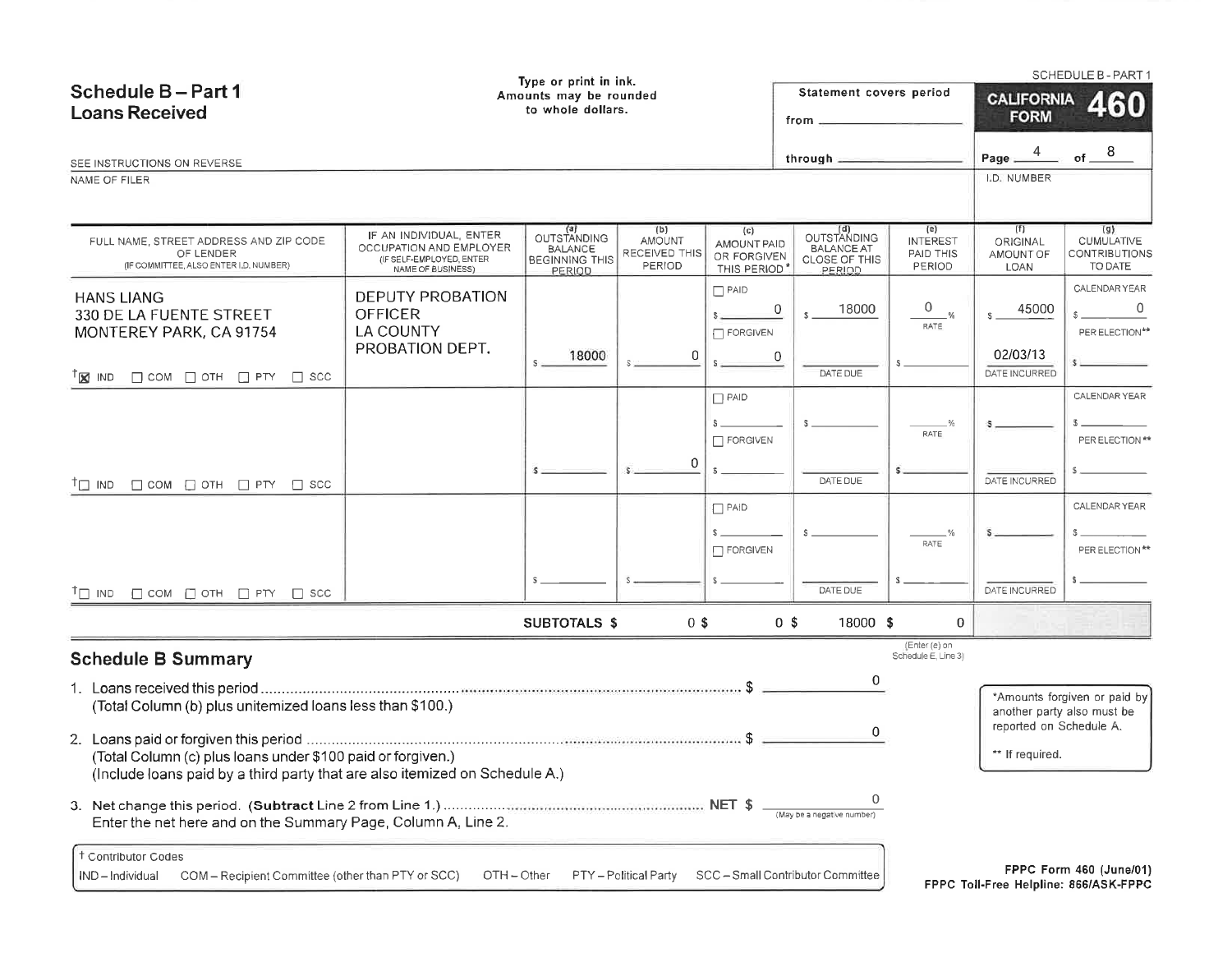| <b>Schedule D</b><br><b>Summary of Expenditures</b><br><b>Supporting/Opposing Other</b><br><b>Candidates, Measures and Committees</b><br>SEE INSTRUCTIONS ON REVERSE<br>NAME OF FILER |                                                                                                           | Type or print in ink.<br>Amounts may be rounded<br>to whole dollars.                                           |                                     | Statement covers period<br>07/01/16<br>from<br>12/31/16<br>through |                                                                  | <b>CALIFORNIA</b><br><b>FORM</b><br>5<br>Page<br>I.D. NUMBER | <b>SCHEDULED</b><br>460<br>of $^8$       |
|---------------------------------------------------------------------------------------------------------------------------------------------------------------------------------------|-----------------------------------------------------------------------------------------------------------|----------------------------------------------------------------------------------------------------------------|-------------------------------------|--------------------------------------------------------------------|------------------------------------------------------------------|--------------------------------------------------------------|------------------------------------------|
|                                                                                                                                                                                       | HANS LIANG FOR CITY COUNCIL 2017                                                                          |                                                                                                                |                                     |                                                                    |                                                                  | 1353529                                                      |                                          |
| DATE                                                                                                                                                                                  | NAME OF CANDIDATE, OFFICE, AND DISTRICT, OR<br>MEASURE NUMBER OR LETTER AND JURISDICTION.<br>OR COMMITTEE | TYPE OF PAYMENT                                                                                                | <b>DESCRIPTION</b><br>(IF REQUIRED) | AMOUNT THIS<br>PERIOD                                              | <b>CUMULATIVE TO DATE</b><br>CALENDAR YEAR<br>(JAN. 1 - DEC. 31) |                                                              | PER ELECTION<br>TO DATE<br>(IF REQUIRED) |
| 08/12/16                                                                                                                                                                              | Ed Chau for State Assembly 2016<br>$\Box$ Oppose<br>Support                                               | <b>X</b> Monetary<br>Contribution<br>Nonmonetary<br>Contribution<br>Independent<br>Expenditure                 |                                     | 150                                                                |                                                                  | 150                                                          |                                          |
| 9/18/16                                                                                                                                                                               | Judy Chu for Congress<br>$\Box$ Oppose<br><b>X</b> Support                                                | Monetary<br>$\boxtimes$<br>Contribution<br>Nonmonetary<br>□<br>Contribution<br>Independent<br>П<br>Expenditure |                                     | 300                                                                |                                                                  | 300                                                          |                                          |
| 09/28/16                                                                                                                                                                              | Warren Furatani for State Senate 2016<br>$\Box$ Oppose<br>X Support                                       | <b>X</b> Monetary<br>Contribution<br>Nonmonetary<br>П<br>Contribution<br>Independent<br>Expenditure            |                                     | 200                                                                |                                                                  | 700                                                          |                                          |
|                                                                                                                                                                                       |                                                                                                           |                                                                                                                | <b>SUBTOTAL \$</b>                  | 650                                                                |                                                                  |                                                              |                                          |

# **Schedule D Summary**

|                                                                                                                                        | 65C |
|----------------------------------------------------------------------------------------------------------------------------------------|-----|
|                                                                                                                                        |     |
|                                                                                                                                        |     |
| 3. Total contributions and independent expenditures made this period. (Add Lines 1 and 2. Do not enter on the Summary Page.)  TOTAL \$ | 650 |
|                                                                                                                                        |     |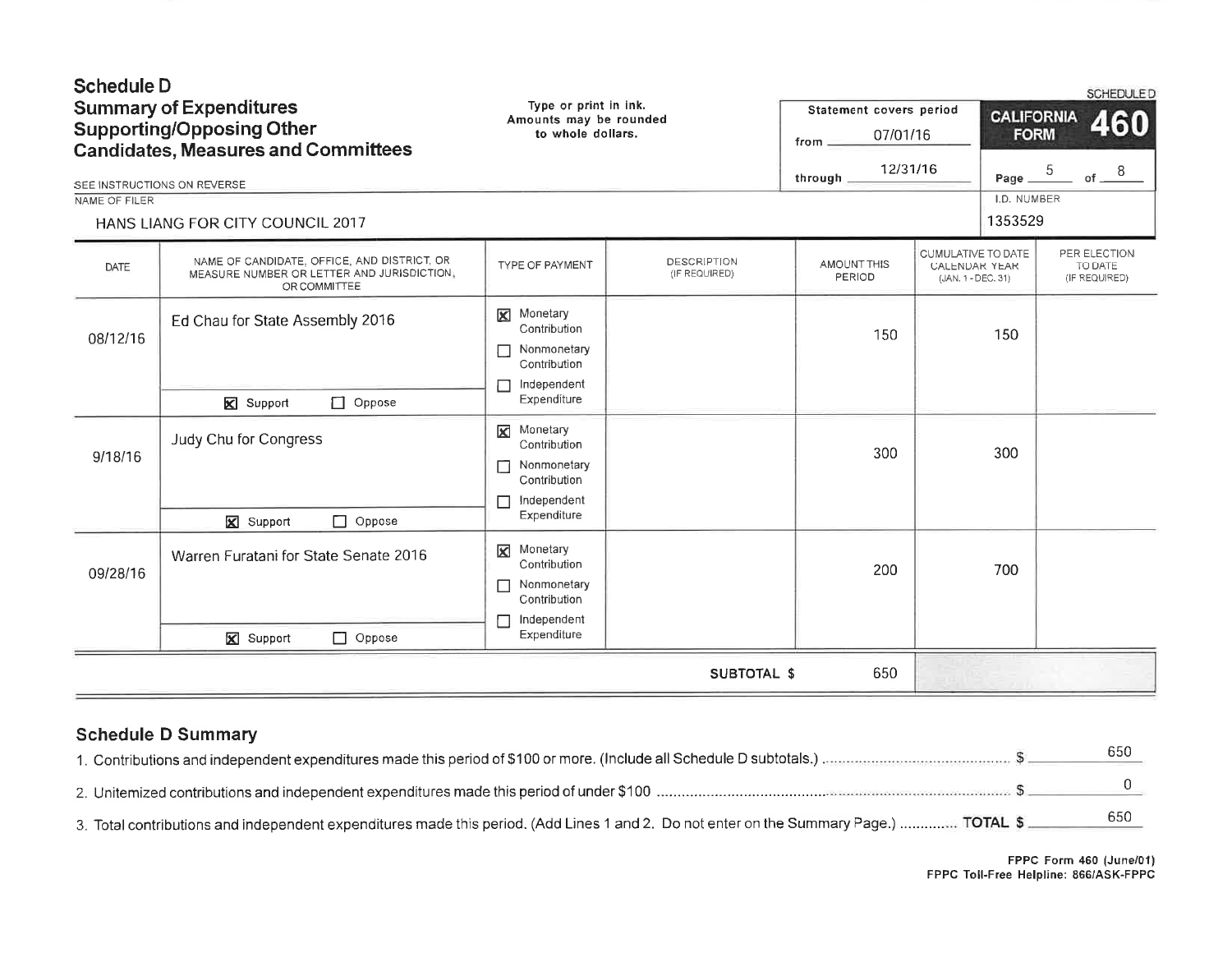| <b>Schedule E</b><br><b>Payments Made</b> | Type or print in ink.<br>Amounts may be rounded<br>to whole dollars. | Statement covers period<br>07/01/16<br>from |             |
|-------------------------------------------|----------------------------------------------------------------------|---------------------------------------------|-------------|
| SEE INSTRUCTIONS ON REVERSE.              |                                                                      | $12 - 31 - 16$<br>through                   | Page<br>οf  |
| NAME OF FILER                             |                                                                      |                                             | I.D. NUMBER |
| HANS LIANG FOR CITY COUNCIL 2017          |                                                                      |                                             | 1353529     |

#### CODES: If one of the following codes accurately describes the payment, you may enter the code. Otherwise, describe the payment.

- CMP campaign paraphernalia/misc. CNS campaign consultants CTB contribution (explain nonmonetary)\* CVC civic donations candidate filing/ballot fees FIL
- FND fundraising events
- independent expenditure supporting/opposing others (explain)\*  $\mathbb{N}$
- LEG legal defense
- campaign literature and mailings ЦT.
- MBR member communications MTG meetings and appearances
- OFC office expenses
- petition circulating PET
- PHO phone banks
- POL polling and survey research
- postage, delivery and messenger services POS
- professional services (legal, accounting) **PRO**
- PRT print ads
- RAD radio airtime and production costs
- RFD returned contributions
- SAL campaign workers' salaries
- TEL t.v. or cable airtime and production costs
- TRC candidate travel, lodging, and meals
- TRS staff/spouse travel, lodging, and meals
- TSF transfer between committees of the same candidate/sponsor
- VOT voter registration
- WEB information technology costs (internet, e-mail)

| NAME AND ADDRESS OF PAYEE<br>(IF COMMITTEE, ALSO ENTER I.D. NUMBER)                                    | OR<br>CODE | DESCRIPTION OF PAYMENT       | AMOUNT PAID |
|--------------------------------------------------------------------------------------------------------|------------|------------------------------|-------------|
| Ed Chau for State Assembly 2016<br>1017 L Street, #794<br>Sacramento, CA 95814<br>n<br>ID# ID# 1373429 | CTB        | <b>Campaign Contribution</b> | 150         |
| Judy Chu for Congress<br>1531 Purdue Ave.<br>Los Angeles, CA 90025<br>Е<br>ID# C00458125               | <b>CTB</b> | Campaign Contribution        | 300         |
| Warren Furatani for State Senate 2016<br>P.O. Box 2091<br>Wilmington, Ca 90748<br>п<br>ID# 1375758     | <b>CTB</b> | Campaign Contribution        | 200         |
| * Payments that are contributions or independent expenditures must also be summarized on Schedule D.   |            | <b>SUBTOTALS</b>             | 650         |

### **Schedule E Summary**

| 609. |
|------|
|      |
|      |
| 6193 |

FPPC Form 460 (June/01) FPPC Toll-Free Helpline: 866/ASK-FPPC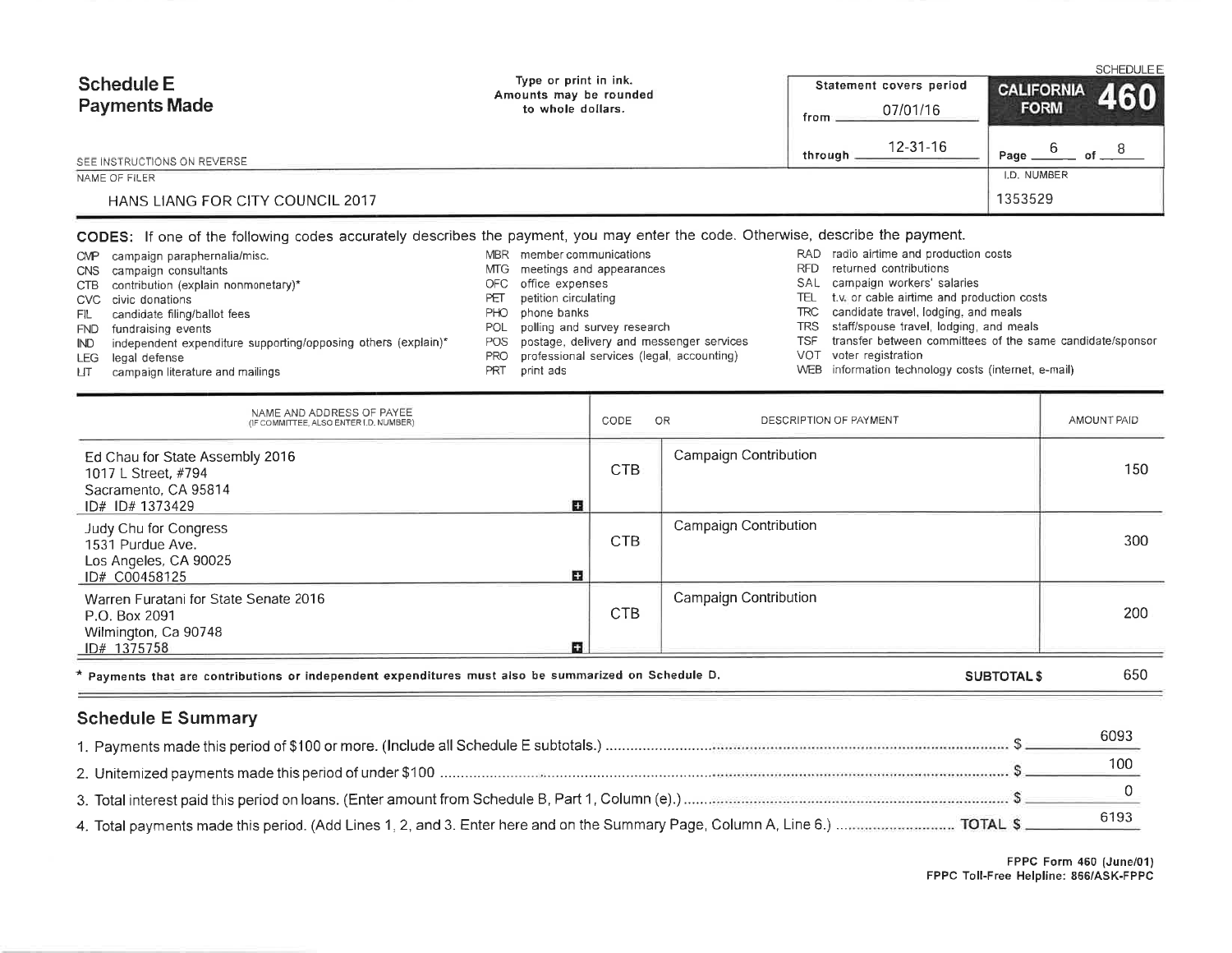| <b>Schedule E</b><br>(Continuation Sheet)<br><b>Payments Made</b><br>SEE INSTRUCTIONS ON REVERSE<br>NAME OF FILER                                                                                                                                                                                                                                                                                                                                                                                                                      | Type or print in ink.<br><b>Statement covers period</b><br>Amounts may be rounded<br>to whole dollars.<br>07/01/16<br>from $\_$<br>12-31-16<br>through.                                                                                   |            |                                                                                       |                                                                                                                                                                                                                                                                                                                                                                                                         |                                                                      |
|----------------------------------------------------------------------------------------------------------------------------------------------------------------------------------------------------------------------------------------------------------------------------------------------------------------------------------------------------------------------------------------------------------------------------------------------------------------------------------------------------------------------------------------|-------------------------------------------------------------------------------------------------------------------------------------------------------------------------------------------------------------------------------------------|------------|---------------------------------------------------------------------------------------|---------------------------------------------------------------------------------------------------------------------------------------------------------------------------------------------------------------------------------------------------------------------------------------------------------------------------------------------------------------------------------------------------------|----------------------------------------------------------------------|
| <b>HANS LIANG FOR CITY COUNCIL 2017</b><br>CODES: If one of the following codes accurately describes the payment, you may enter the code. Otherwise, describe the payment.<br>CMP campaign paraphernalia/misc.<br>campaign consultants<br>CNS.<br>CTB contribution (explain nonmonetary)*<br>CVC civic donations<br>candidate filing/ballot fees<br>FIL<br>fundraising events<br><b>FND</b><br>independent expenditure supporting/opposing others (explain)*<br>IND<br>legal defense<br>LEG.<br>campaign literature and mailings<br>LП | MBR member communications<br>meetings and appearances<br>MTG.<br>office expenses<br>OFC<br>petition circulating<br>PET<br>phone banks<br>PHO<br>POL<br>polling and survey research<br><b>POS</b><br><b>PRO</b><br><b>PRT</b><br>print ads |            | postage, delivery and messenger services<br>professional services (legal, accounting) | RAD<br>radio airtime and production costs<br><b>RFD</b><br>returned contributions<br>campaign workers' salaries<br><b>SAL</b><br>TEL<br>t.v. or cable airtime and production costs<br><b>TRC</b><br>candidate travel, lodging, and meals<br>staff/spouse travel, lodging, and meals<br><b>TRS</b><br>TSF<br>VOT.<br>voter registration<br><b>WEB</b><br>information technology costs (internet, e-mail) | 1353529<br>transfer between committees of the same candidate/sponsor |
| NAME AND ADDRESS OF PAYEE<br>(IF COMMITTEE, ALSO ENTER I.D. NUMBER)                                                                                                                                                                                                                                                                                                                                                                                                                                                                    |                                                                                                                                                                                                                                           | CODE       | OR                                                                                    | DESCRIPTION OF PAYMENT                                                                                                                                                                                                                                                                                                                                                                                  | AMOUNT PAID                                                          |
| Asian Youth Center<br>100 Clary Ave<br>San Gabriel, CA 91776                                                                                                                                                                                                                                                                                                                                                                                                                                                                           |                                                                                                                                                                                                                                           | <b>CVC</b> | Contribution fund raising banquet                                                     |                                                                                                                                                                                                                                                                                                                                                                                                         | 300                                                                  |
| Julie Cortez<br>1804 Kempton Ave<br>Monterey Park, CA 91755                                                                                                                                                                                                                                                                                                                                                                                                                                                                            |                                                                                                                                                                                                                                           | <b>CVC</b> |                                                                                       | Contribution Student exchange program                                                                                                                                                                                                                                                                                                                                                                   | 100                                                                  |
| Citibank<br>P.O.Box 183037<br>Columbus, OH 91801                                                                                                                                                                                                                                                                                                                                                                                                                                                                                       |                                                                                                                                                                                                                                           | <b>WEB</b> | Web Hosting                                                                           |                                                                                                                                                                                                                                                                                                                                                                                                         | 262                                                                  |
| City of Monterey Park<br>320 W. Newmark Ave.<br>Monterey Park, CA 91754                                                                                                                                                                                                                                                                                                                                                                                                                                                                | Ω                                                                                                                                                                                                                                         | <b>FIL</b> | <b>Candidate Filing Fees</b>                                                          |                                                                                                                                                                                                                                                                                                                                                                                                         | 2500                                                                 |
| Monterey Park Democratic Club<br>1129 Kenton<br>Monterey Park, CA 91755<br>ID# 1235156                                                                                                                                                                                                                                                                                                                                                                                                                                                 | o                                                                                                                                                                                                                                         | <b>CTB</b> | Fundraising dinner                                                                    |                                                                                                                                                                                                                                                                                                                                                                                                         | 110                                                                  |
| Payments that are contributions or independent expenditures must also be summarized on Schedule D. *                                                                                                                                                                                                                                                                                                                                                                                                                                   |                                                                                                                                                                                                                                           |            |                                                                                       |                                                                                                                                                                                                                                                                                                                                                                                                         | <b>SUBTOTAL \$</b><br>3272                                           |